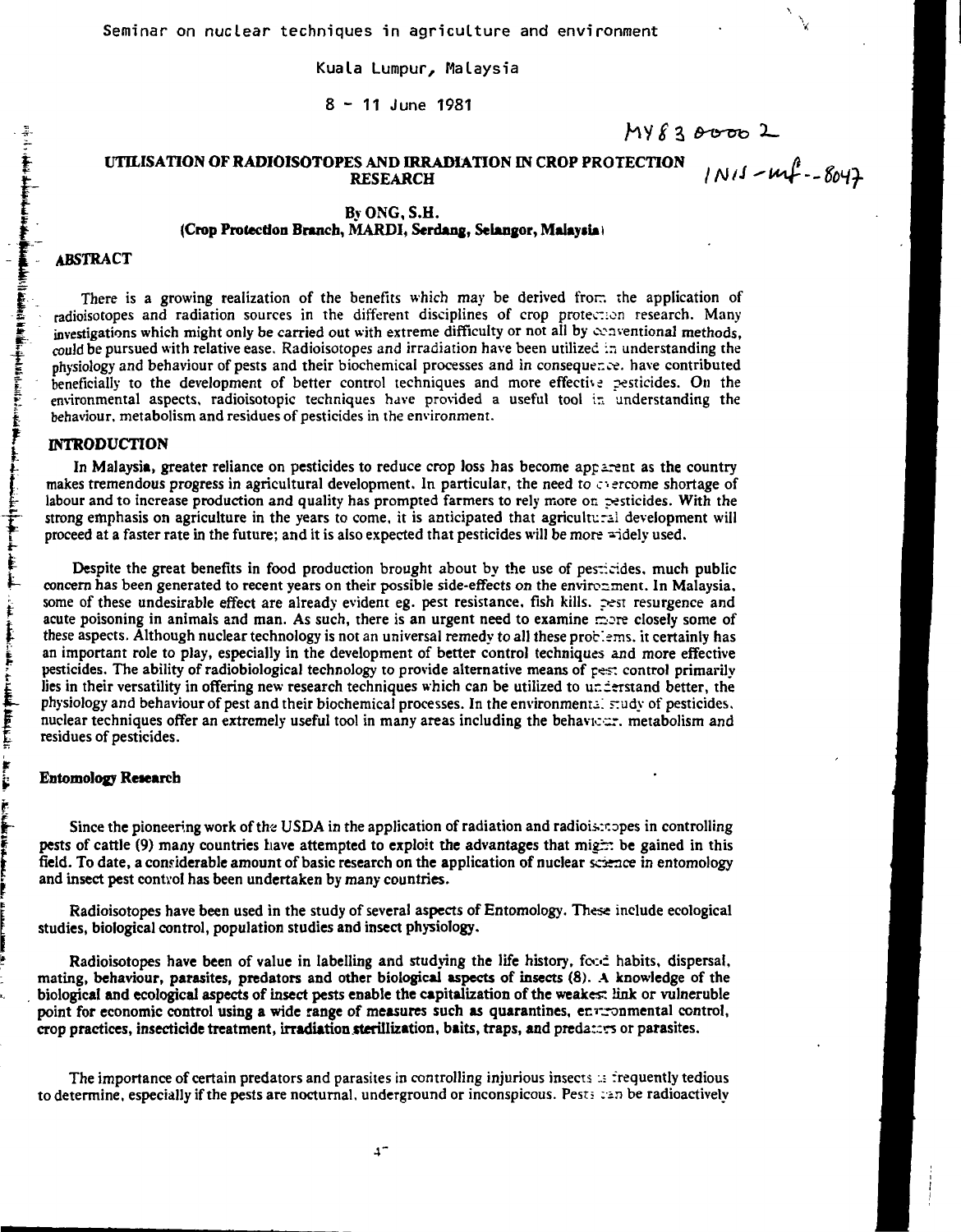labelled and when eaten leave a radioactive record in the preciator. Based on the amount of radioactivit, **which indicate the relative numbers of pest consumed, predi:or efficiencies can be calculated. Using the same technique, parasitic and commensal relationship of** *cryp* **plants can be clarified. In natural insect populations, accurate studies on their abundance and size have been made possible through efficient radioisotope tagging and detection. Using this technique, reliable determination of insect mortality has been simplified and has provided an effective mean of evaluating the efficacy of chemical insecticides or biological methods. Radioisotopes have also contributed to the fast progress in insect physiology. Through radioautography detection, radioisotopically - tagged insecticides are traceable down to the cellular level.**

**Irradiation of insects have received wide attention from the fundamentals of genetics to the successful application to limited areas or country - wide insect pest eradication programmes. Radiation studies on specific effects have been carried out on male and female gerra cells in Diptera, Hymenoptera, Coleoptera** and Hemiptera to measure variations in response and sensitivity to radiator at different stages of oogenesis **and spermatogenesis. The principles and applications of the irradiated - male technique have been demonstrated on a wide of insects and other anthropods (16).**

**Insect pests of stored commodities constitute an important problem especially in sub-tropical and tropical countries. Irradiation of stored commodities has been successful in rendering the produce insect-free. However, studies need to be undertaken to ensure -Jiat such food are safe for consumption.**

### **WEED RESEARCH**

**Weed control constitutes a major problem in agriculture. Recognising this, constant effort has been made by researchers to develop and utilize herbicides. For effective use of weedicides. there is a need to understand the absorption, movement, distribution and mode of action of herbicides. Radioisotopes have proven their usefulness in these studies (6). It is probably a general rule that the practical selective herbicidal nature of a chemical compound is usually known seme time before the actual metabolic mode of action is traced. Nevertheless, the mode of action is of great importance as its study may lead to the development of other herbicides.**

#### **PLANT PATHOLOGY RESEARCH**

**Diseases of plants are caused by pathogens which induce fungi, viruses and bacteria. Fundamental knowledge of each disease cycle is required before any successf.il control measures can be applied. The use of radioisotope tracers provides a useful tool in elucidating some of the steps involved in each disease situation. When marked with suitable labelled isotopes, very any otherwise invisible pathogenic agents become traceable. Their development cycle in plants, the localization and the modifications induced in host plant tissue may also by thus easily traced.**

**Radioactive tracers are used extensively in the physiological study of parasitic fungi in the different cycles of their development. These studies have helped elucidate the nutrition of the pathogen within its host (5). By creating unfavourable conditions, the dvelopment of the parasites may thus be impeded.**

**In epidemiology of fungal diseases, the mechanisms of spore dispersal and spread of mycelia have** been studies using radioisotopes, a technique which is very suitable for very small spores and mycelia **(2).**

In plant virology, radiochemical technique is a powerful :ool for a more basic work. It allows for a **precise analysis of the effects of viruses in cells. It made possible for the preparation of radioactive viruses for detailed analysis of composition and architecture of the panicles. Thus, the application of radioisotopy as a microtechnique method in virology has relieved many scier.rists of much drudgery in their work.**

 $\mathbf{I}$  . **of la! detern**  $(1)$  and

**. IV that i activii;**

**T cant i into tii inhibit about been** *v.*

**NERL'**

**K destrr' develi**

**T, be sirn autora celluk T.**

**incorp on at•• (drop<sup>1</sup> , popui**

K, **used t<**

**K offer n**

**PEST1**

**1: in the a** proces:

**Ti (water: on the and eiv these p media mean s contrib**

**In quantit**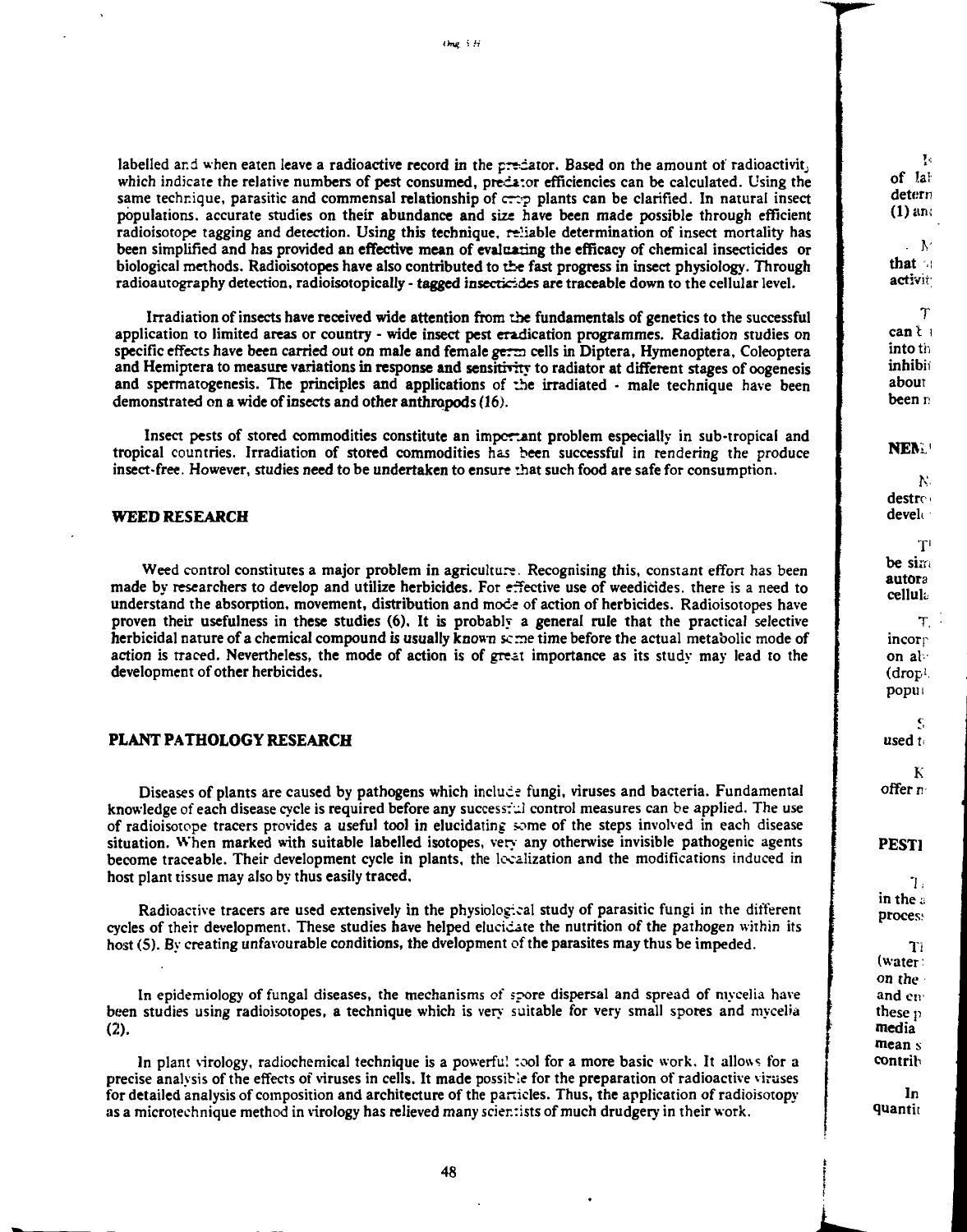Isotopes have found many uses in plant virology. Briefly, they are used for virus assay (11) preparation <sup>2</sup> of labelled antibody (10) detection of impurities in virus preparations (Marthew, (12) 1976b), determination of virus - vector relationship (Mathews. (13) 1970c) and studying the mechanism of infection (1) and replication (14).

> Much work has been done on the influence of virus on the metabolism of plant. Among the aspects that are studies included phosphorus metabolism, protein and amino acid composition and enzymatic activity of both healthy and virus infected plants (15).

I The control of plant virus diseases is one of the greatest problem of our day. Fortunately much damage <sup>n</sup> can be prevented by indirect means of control. More could be achieved however, it we had a better insight into the interrelationships of virus, vector and host plant. Radioisotopes can be of help here. To be able to inhibit virus multiplication without simultaneously blocking plant metabolism, more should be known about the process of virus infection and virus multiplication. Considerable progress in these two areas have been made recently with the use of isotopes.

#### **NEMATOLOGY RESEARCH**

Nematodes display a variety of relations with their plant hosts. They may induce growth of galls, destroy host tissues, cause local lesions or be a vector plant virus. Nematodes may also alter the normal development of roots and then disturb the normal host physiology.

The use of radioactive isotopes permits the study of nematodes and their relation to the host. It would be simple to determine the movement of nematodes within roots and leaves using scanning devices or autoradiography. Autoradiography of infected plant provides information as to how nematodes alter **the** cellular metabolism of the host (4).

The growth and efficiency of infected root have been studies by drenching with the fertilizer incorporating Na <sup>24</sup> , K<sup>42</sup> , Ca<sup>45</sup> , Ca<sup>49</sup> , P<sup>32</sup> , S<sup>35</sup> or N<sup>15</sup> . Such isotopes have been used in studie on absorption and translocation, and in the determination of the nutritional status of infected plants, (dropkin (4). 1966). There is a possibility that the relationship of macronutrient uptake to nematode population levels may be used to predict crop damage.

Since nematodes may acquire amino acids and organic compounds from their host plant, isotopes are used to elucidate metabolic pathways of these compound (3).

Knowledge of the biology of phytonematodes has advanced to a point where radiation and isotopes offer many possibilities for the study of nematodes and their interactions with plants.

ì,

Ĵ,

### **PESTICIDE RESEARCH**

The use of pesticides is not without problems. One of these is that not all of the chemicals will remain in the area of treatment. The physico - chemical properties of the substance, together with the enviromental processes result in a portion of the chemical released moving elsewhere in the environment.

The environment comprises of four components, namely, atmosphere, lithosphere (soil), hydrosphere (water) and biosphere (living organisims). The behaviour or pesticides in these systems will depend largely on the transport processes, their physico-chemical properties (such as vapour pressures, solubilities, etc.) and environmental factors (such as photochemical reactions, mircrobiology attack, etc). Acknowledge of these processes will not only assist in understanding the dynamics of pesticides in the various environmental media but also to predict behaviour patterns of pesticides that may get into the environment. This can mean safer, less environmentally contaminating practices and greater effectiveness, both of which should contribute to the production of food and protection of man's health.

In studying the dynamics of pesticides, analytical techniques are essential in tracing their movement, quantities and metabolities in the various environmental media. For these studies, radioisotopy is one of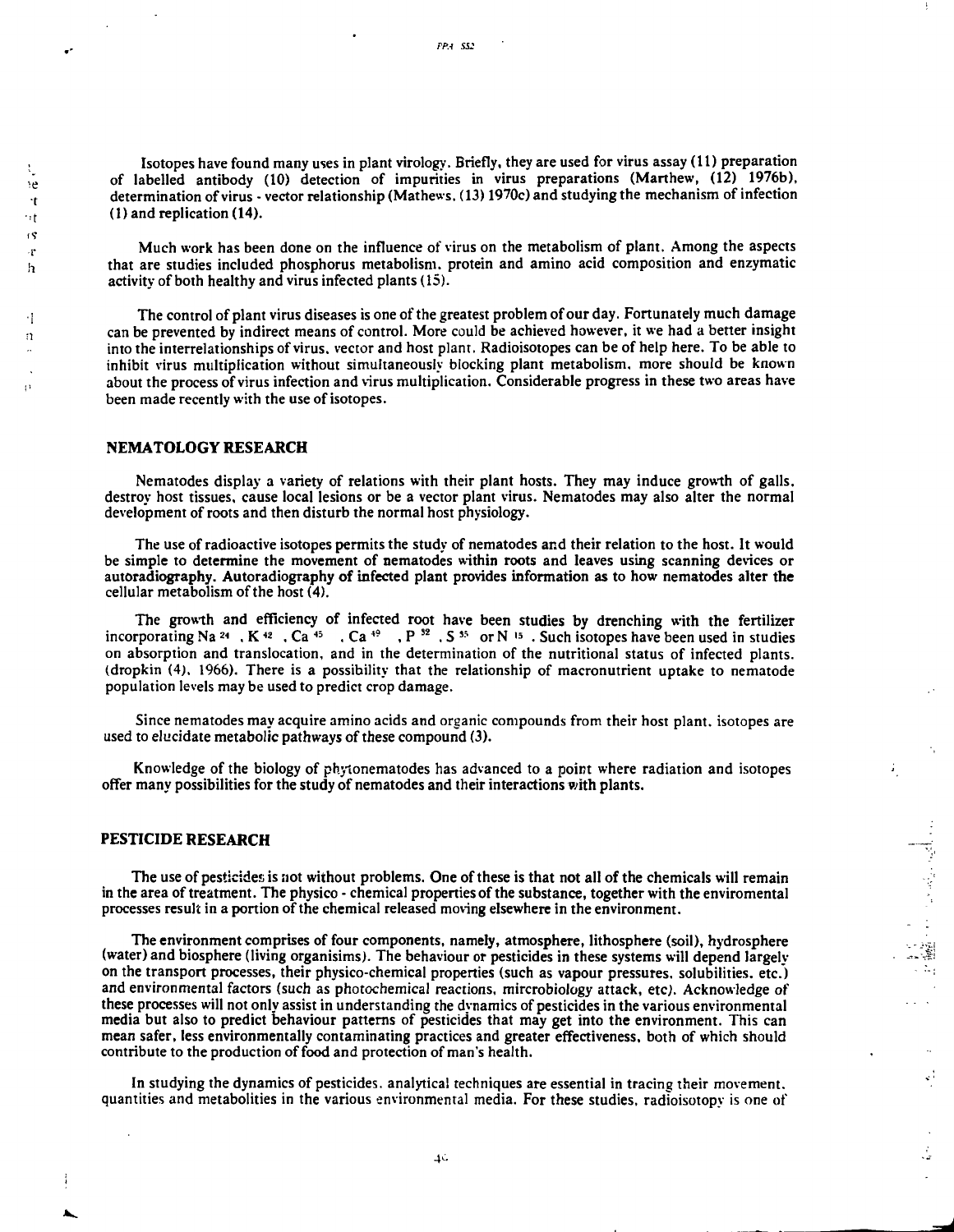the techniques that can be beneficially used to identify degradation products and trace the ultimate fate of pesticides. Such studies are of growing importance.

 $\mathbf{I}$ 

 $\mathbf{r}$  $\mathbf{I}$ Ŵ ý

 $Ome^{-\frac{1}{2}h}$ 

Briefly, the advantages of radioisotopic usage in pesticide research (7) are as follows: -

- 1. Radioassay provides an immediate and accurate measure of the total initial residue often without destroying the sample.
- 2. Loss of total residue through harvest, storage, washing, milling, votatility, etc. can be followed quantitatively sometimes with non-desructive techniques and without subjecting sample to solvent extraction and clean-up.
- 3. Radioassay of extracts and of the extracted fractions provides evidence of extraction or recovery and completeness of possible chemical binding of residues (eg. unextractable residues of malathion in wheat grains).
- 4. Radioassay of suitably fractionated extracts provides rapid characterization of residues in terms of unchanged parent pesticides, polar metabolities, etc.
- 5. The fate of a labelled pesticides can be followed specifically in the presence of a background level of other pesticides including the one being studied.
- 6. Co-chromatographic radioisotope techniques with non-radioactive carriers provide for the identification of labelled metabolities present in quantities below the limits of chemical detection.
- 7. Evaluation of conventional techniques eg. studying the efficiency of extractions techniques, confirming chemical identity by co-fractionation and co-crystallisation techniques.

### **INTRODUCTION AND ASSOCIATED TECHNIQUES**

Several devices are used for the counting of radioactivity in samples. Among these available, the simplest equipment is the Geiger - Muller tube. Liquid scintillator counters are extremely useful for extracted samples and they are widely used in pesticides study.

Radioisotopic work is often carried out with the combination of paper, thin-layer and cas-chromatography when separation of radioisotopic components are necessary. Scanning for detecting and determining radioactive components or thin-layer chromatography plates has become a popular technique in radioisotopic stdues. Autoradiography, a technique useful for tracing and premilinary detection of labelled compounds or metabolities are often usefully employed in translocation and metabolism studies.

### **SELECTION** OF COMPOUNDS

The use of radioisotopes involves the incorporation of a radioactive atom in an appropriate molecule which an be traced by measuring the radioactivity. To minimise the possibilities of decomposition of the compound by simple chemical reactions of biological breakdown, it should be labelled in a position that is not readily attacked. In general, most functional groups in a molecule can easily be labelled but because of their reactivity, these groups readily undergo changes and the tracer may be lost.

Most pesticides are composed largely of carbon, hydrogen, and oxygen and thus radioisotopes of carbon and hydrogen are widely employed in tracer experiments. The radioisotopes of oxygen are not suitable for tracer experiments because of their short-life. In Entomology, Plant Pathology. Weeds and Nematology, labelling is not only applied to pesticides but also to pest components (such as amino acids, genetic materials, metabolities, etc.) and nutrients (such as Ca, K, Na, P etc). The common radioisotopes<br>used in crop protection are H<sup>3</sup>, C<sup>14</sup>, Cl<sup>36</sup>, S<sup>35</sup>, D<sup>10</sup> P<sup>32</sup>, I<sup>125</sup>, Na<sup>24</sup>, K<sup>42</sup>, etc.